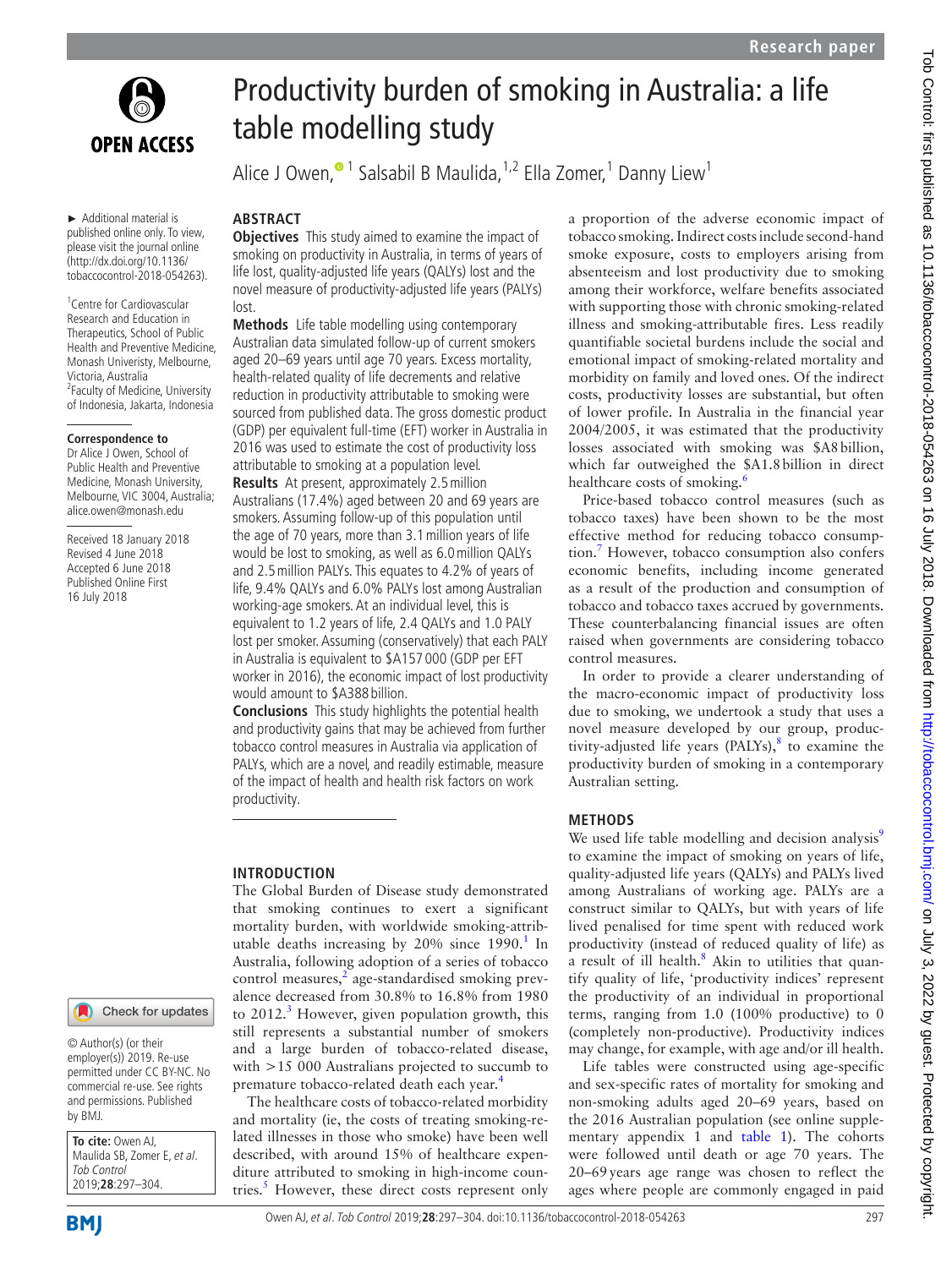### <span id="page-1-0"></span>**Table 1** Modelled population

| <b>Males</b>      |         |                            |      | <b>Females</b> |                           |      |
|-------------------|---------|----------------------------|------|----------------|---------------------------|------|
| Age group (years) | $n^*$   | Smoking prevalencet EFT %# |      | $n^*$          | Smoking prevalencet EFT%# |      |
| $20 - 24$         | 851818  | 0.162                      | 54.1 | 807634         | 0.173                     | 48.7 |
| $25 - 29$         | 885390  | 0.255                      | 79.7 | 873715         | 0.142                     | 57.2 |
| $30 - 34$         | 876875  | 0.255                      | 79.7 | 874000         | 0.142                     | 57.2 |
| $35 - 39$         | 785670  | 0.222                      | 84.3 | 790 262        | 0.141                     | 55.3 |
| $40 - 44$         | 819943  | 0.222                      | 84.3 | 835414         | 0.141                     | 55.3 |
| $45 - 49$         | 774379  | 0.207                      | 78.0 | 789310         | 0.172                     | 56.9 |
| $50 - 54$         | 769307  | 0.207                      | 78.0 | 788657         | 0.172                     | 56.9 |
| $55 - 59$         | 714584  | 0.183                      | 68.2 | 736359         | 0.129                     | 49.2 |
| $60 - 64$         | 632862  | 0.183                      | 52.2 | 653546         | 0.129                     | 33.6 |
| $65 - 69$         | 570582  | 0.111                      | 33.6 | 582977         | 0.069                     | 17.7 |
| <b>Total</b>      | 7681410 |                            |      | 6 9 24 240     |                           |      |

\*Australian population at 2015.

†Smoking prevalence data from the Australian National Health Survey 2014–2015.[13](#page-6-9)

‡Percentage of total EFT workers from Australian workforce participation data[.15](#page-7-0)

EFT, equivalent full time.

employment. Analyses were then repeated with the smoking cohort assumed to be non-smokers, and years of life, QALYs and PALYs lived were recalculated. The differences in these measures between the two cohort simulations represented the years of life, QALYs and PALYs lost to smoking.

Within each of the smoking and non-smoking cohorts, we created separate life tables with 1year cycles for 20 sex-and-age subcohorts, with age being stratified into ten 5-year age bands: 20–24, 25–29, 30–34, 35–39, 40–44, 45–49, 50–54, 55–59, 60–64 and 65–69 years. The starting age in each subcohort was assumed as the mid-point of the age group (eg, 22 years for age group 20–24 years, 27 years for age group 25–29 years).

For each sex-age cohort, specific mortality rates (by age, sex and smoking status) were applied, as well as smoking-related utilities derived from health-related quality of life measures $10$ and productivity indices calculated from previously reported rates of absenteeism and presenteeism in smoking compared with non-smoking workers.<sup>[11](#page-6-11)</sup>

Analyses assuming a 10%, 25%, 50%, 75% and 90% reduction in current smoking prevalence rates were also undertaken.

### **Data sources**

Age-specific and sex-specific mortality rates for single-year age bands were obtained from the Australian General Record of Incidence of Mortality data for 2015.[12](#page-6-12) Smoking prevalence data were drawn from the Australian National Health Survey 2014– 2015.[13](#page-6-9) Probabilities of death for smokers and non-smokers were calculated from mortality risk in the wider population and population-attributable risk percentage (proportion of all deaths occurring in a population that is attributable to smoking) reported by Peto *et al*<sup>[14](#page-6-13)</sup> and extrapolated above and below the age of 35 years using exponential equations for male and female smokers and non-smokers. The sex-specific and age-specific probabilities of death for smokers and non-smokers are listed in online [supplementary appendix 1](https://dx.doi.org/10.1136/tobaccocontrol-2018-054263).

For the modelling of QALYs, we derived utility decrements due to smoking from a 2010 US study examining trends in health-related quality of life (assessed using the EuroQol 5D (EQ-5D) quality of life tool) associated with smoking by Jia and Lubetkin. $10$ 

Productivity decrements due to smoking were estimated from a study by Bunn *et al* examining productivity loss due to smoking.<sup>[11](#page-6-11)</sup> This study found that smokers missed more days at work (absenteeism) (6.7 vs 4.4days/year) and experienced more unproductive days (presenteeism) (3.2 vs 1.8days/year) compared with non-smokers. As annual working days varies by age and sex, Australian workforce participation data<sup>15</sup> (proportions in full-time and part-time work) were used to calculate sex-specific weighted-average maximum working days in a year among Australians aged 20–69 years. The age-specific and sex-specific productivity indices were then calculated by applying productivity penalties of 0.957 for non-smokers and 0.932 for smokers (calculated from Bunn *et al*, [11](#page-6-11) as above) to the age-specific workforce participation rates $^{15}$  (see online [supple](https://dx.doi.org/10.1136/tobaccocontrol-2018-054263)[mentary appendix 2](https://dx.doi.org/10.1136/tobaccocontrol-2018-054263)). Assessment of upper and lower bound estimates for PALYs were drawn from 95% CIs for smoking-related work absences reported by Weng *et al*, which found that current smokers were absent from work for 1.54–3.95 more days per year than non-smokers.<sup>[16](#page-7-1)</sup> For these upper and lower estimates, presenteeism data were not varied.

The cost of lost productivity due to smoking was estimated by assignment of a cost for each PALY, which was derived from total Australian gross domestic product (GDP) in 2016  $(\$A1 \quad 474 \quad 705 \text{ million})^{17}$  $(\$A1 \quad 474 \quad 705 \text{ million})^{17}$  $(\$A1 \quad 474 \quad 705 \text{ million})^{17}$  divided by the estimated number of equivalent full-time (EFT) Australian workers in 2016  $(n=9 411 998)$ .<sup>[15](#page-7-0)</sup> The figure for 2016 was \$A157000.

### **Results**

### **Excess mortality burden attributable to smoking**

Among Australians currently aged 20–69 years who smoke and are followed up until age 70 years, the estimated number of deaths attributable to their smoking was 277261 in males and 129277 in females, equating to 61.7% and 61.8% of the predicted number of total deaths among smoking males and smoking females, respectively [\(table](#page-2-0) 2). The 406538 excess smoking-attributable deaths represented 23.1% of all deaths predicted to occur among the whole population aged 25–69 years, if followed to age 70 years.

If smoking prevalence in the working age population was half of what it currently is, 203 629 smoking-related deaths could be averted in the working age population if followed to age 70 years ([table](#page-5-0) 6).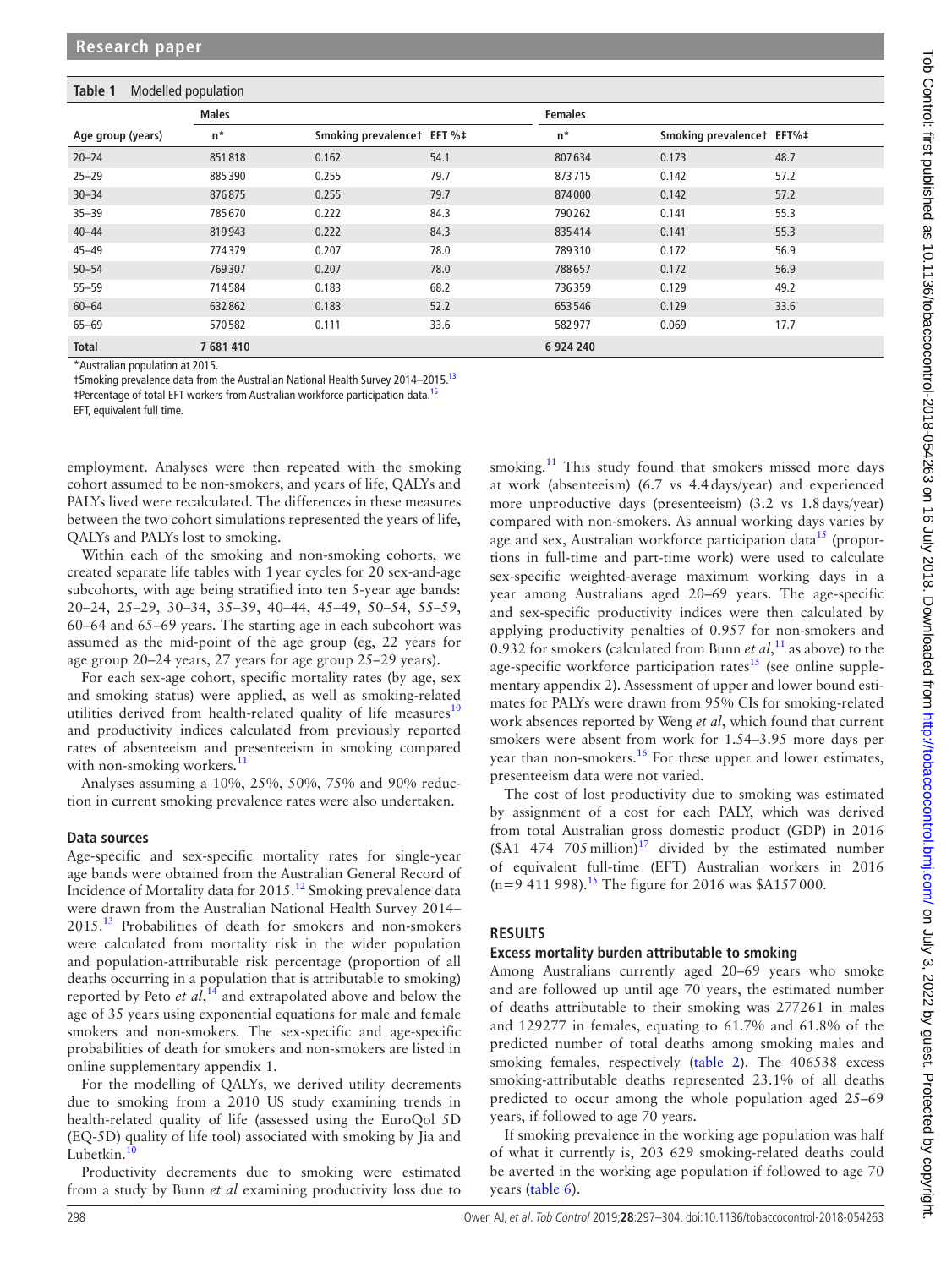<span id="page-2-0"></span>

| Table 2         | Deaths in Australian smokers and non-smokers over working life |               |                                        |                                |                      |       |  |
|-----------------|----------------------------------------------------------------|---------------|----------------------------------------|--------------------------------|----------------------|-------|--|
|                 | Deaths in total pop'n Remainder<br>status quo                  | alive         | <b>Deaths in smokers</b><br>status quo | Smoking-attributable<br>deaths | Attributable risk %* | PAR%+ |  |
| Males (years)   |                                                                |               |                                        |                                |                      |       |  |
| $20 - 24$       | 136451                                                         | 715367        | 44411                                  | 26618                          | 59.9                 | 19.5  |  |
| $25 - 29$       | 156353                                                         | 729037        | 72258                                  | 43473                          | 60.2                 | 27.8  |  |
| $30 - 34$       | 152816                                                         | 724059        | 70932                                  | 42905                          | 60.5                 | 28.1  |  |
| $35 - 39$       | 129128                                                         | 656542        | 54463                                  | 33158                          | 60.9                 | 25.7  |  |
| $40 - 44$       | 130441                                                         | 689502        | 55381                                  | 33962                          | 61.3                 | 26.0  |  |
| $45 - 49$       | 115149                                                         | 659230        | 46869                                  | 29045                          | 62.0                 | 25.2  |  |
| $50 - 54$       | 105325                                                         | 663982        | 43557                                  | 27433                          | 63.0                 | 26.0  |  |
| $55 - 59$       | 82686                                                          | 631898        | 31 991                                 | 20636                          | 64.5                 | 25.0  |  |
| $60 - 64$       | 56286                                                          | 576576        | 22826                                  | 15331                          | 67.2                 | 27.2  |  |
| $65 - 69$       | 21 981                                                         | 548601        | 6618                                   | 4700                           | 71.0                 | 21.4  |  |
| Male total      | 1 086 616                                                      | 6 594 794     | 449304                                 | 277261                         | 61.7                 | 25.5  |  |
| Females (years) |                                                                |               |                                        |                                |                      |       |  |
| $20 - 24$       | 87016                                                          | 720618        | 29806                                  | 17839                          | 59.8                 | 20.5  |  |
| $25 - 29$       | 89793                                                          | 783922        | 26327                                  | 15823                          | 60.1                 | 17.6  |  |
| $30 - 34$       | 88471                                                          | 785529        | 26110                                  | 15790                          | 60.5                 | 17.8  |  |
| $35 - 39$       | 78008                                                          | 712254        | 23058                                  | 14038                          | 60.9                 | 18.0  |  |
| $40 - 44$       | 79715                                                          | 755699        | 23709                                  | 14516                          | 61.2                 | 18.2  |  |
| $45 - 49$       | 74523                                                          | 714787        | 26261                                  | 16236                          | 61.8                 | 21.8  |  |
| $50 - 54$       | 68467                                                          | 720190        | 24626                                  | 15519                          | 63.0                 | 22.7  |  |
| $55 - 59$       | 52076                                                          | 684283        | 15419                                  | 9990                           | 64.8                 | 19.2  |  |
| $60 - 64$       | 38471                                                          | 615075        | 11088                                  | 7488                           | 67.5                 | 19.5  |  |
| $65 - 69$       | 13877                                                          | 569100        | 2855                                   | 2039                           | 71.4                 | 14.7  |  |
| Female total    | 670417                                                         | 6 2 5 3 8 2 3 | 209260                                 | 129277                         | 61.8                 | 19.3  |  |
| <b>Total</b>    | 1757033                                                        | 13 656 251    | 658564                                 | 406538                         | 61.7                 | 23.1  |  |

Deaths are n.

\*Attributable risk %=((deaths in smoker population−deaths in non-smoker population)/deaths in smoker population)×100%.

†PAR%=((deaths in smoker population−deaths in non- smoker population)/deaths in total population)×100%.

PAR, population attributable risk.

### **Years of life lost to smoking**

The estimated years of life lived by the smoking and (hypothetically) non-smoking cohorts are summarised in [table](#page-3-0) 3. Overall, it was estimated that smoking at current prevalence reduced the number of years of life lived by 2 227 326 years among males and 914602 years in females. The total reduction in 3 141 928 years of life lived equated to a 4.2% loss among smokers, and represented a 0.9% loss among the whole population. This equated to 1.2 years of life lost per smoker.

### **Quality-adjusted life years lost to smoking**

The estimated QALYs lived by the smoking and (hypothetically) non-smoking cohorts are summarised in [table](#page-4-0) 4. Overall, it was estimated that smoking reduced the number of QALYs by 3 849 150 among males and 2 179 623 among females, equating to 2.4 QALYs lost per male smoker and 2.3 QALYs lost per female smoker over the remainder of their working lifetime. The total reduction in 6 028 773 QALYs equated to a 9.4% loss among smokers, and a 2.1% loss among the whole population.

### **Productivity-adjusted life years lost to smoking**

The estimated PALYs lived by the population are summarised in [table](#page-5-1) 5. Overall, it was estimated that smoking reduced the number of PALYs by 1 711 214 among males and 702 931 among females. The total reduction in 2 475 144 PALYs equated to a 56.0% loss among smokers (with a range of 5.4%–7.1% when upper and lower absenteeism estimates were applied to the model), and a 1.3% loss among the whole population as well as

1.0 PALY lost per smoker, calculated by dividing the total PALYs lost among smokers by the number of smokers in the population at the start of the modelled period.

As with years of life and QALYs, more PALYs were lost by males, because of their higher smoking prevalence, as well as by people of middle-age, because of the combination of greater smoking prevalence and proportion of people working in these age groups. In women, the highest proportional loss of PALYs occurred in those aged 45–64 years [\(table](#page-5-1) 5). The highest smoking prevalence among women was observed in the 45–54 years age group [\(table](#page-1-0) 1), suggesting that interventions to reduce smoking prevalence specifically targeted to this group could be prioritised. Among males, the highest smoking prevalence was observed in the 25–34 years age group ([table](#page-1-0) 1), and the potential years of productive life gained through prevention targeting this group might also warrant focus.

Assuming the cost of each PALY is \$A157 000, the total cost of productivity loss attributable to smoking was estimated to be \$A388billion over the working life of the current Australian population. If a 50% reduction in current smoking prevalence could be achieved, an additional 1 237 572 PALYs, and \$A194 billion in GDP, could potentially be saved ([table](#page-5-0) 6), but any savings would need to be offset by the cost of the prevention programme. Even more modest reductions in smoking prevalence (10%) could confer substantial lifetime productivity gains of >\$A38billion [\(table](#page-5-0) 6).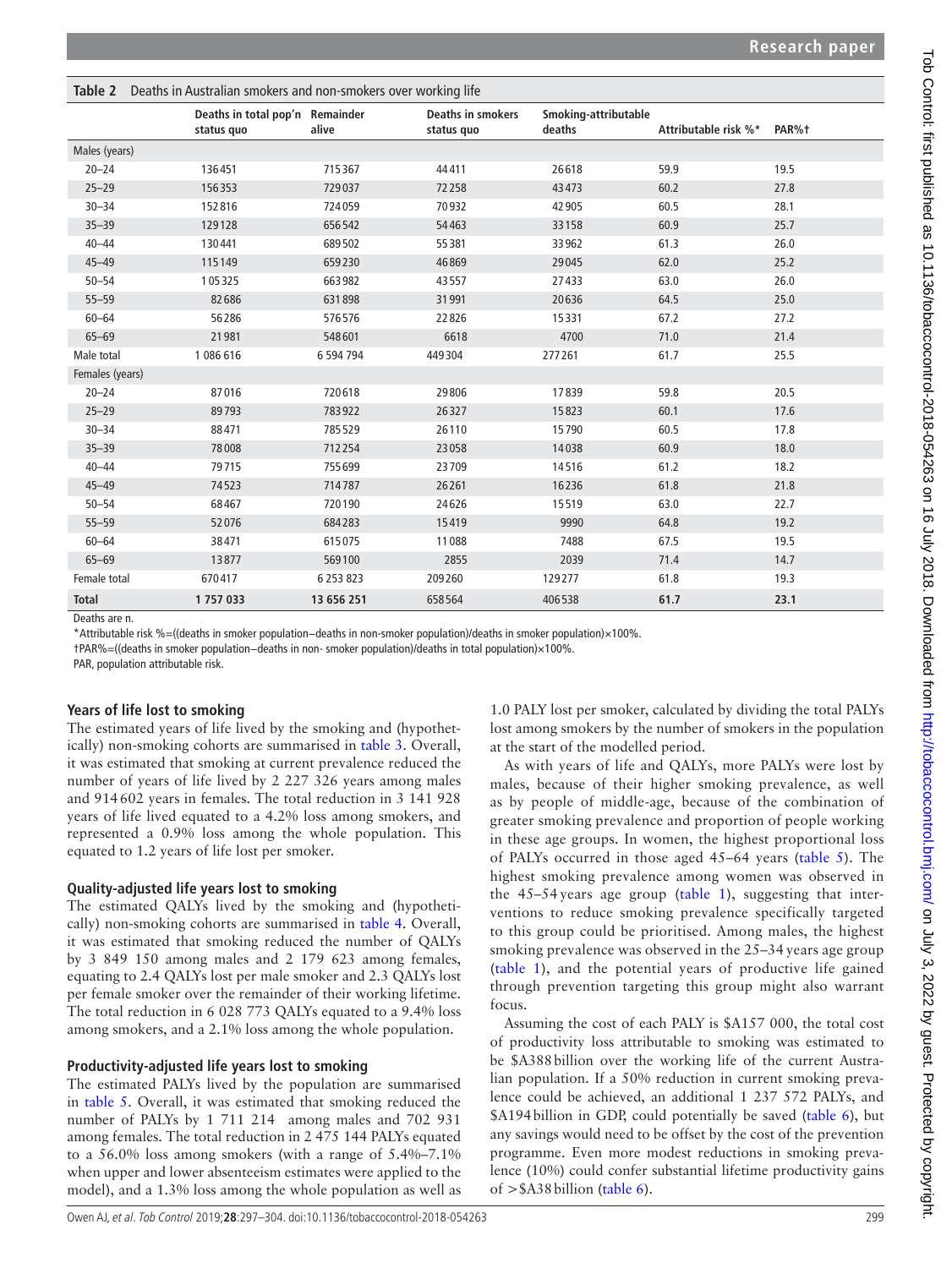<span id="page-3-0"></span>

| Years of life (YOL) lived by working age Australians<br>Table 3 |                                           |                                                 |                     |                                         |                                             |  |  |
|-----------------------------------------------------------------|-------------------------------------------|-------------------------------------------------|---------------------|-----------------------------------------|---------------------------------------------|--|--|
| Age group                                                       | YOL lived by smoking<br>cohort status quo | <b>Total population YOL</b><br>lived status quo | YOL lost to smoking | % YOL lost due to<br>smoking status quo | % YOL lost with 50%<br>reduction in smoking |  |  |
| Males (years)                                                   |                                           |                                                 |                     |                                         |                                             |  |  |
| $20 - 24$                                                       | 6 145 373                                 | 39 307 975                                      | 265535              | 4.1                                     | 2.1                                         |  |  |
| $25 - 29$                                                       | 8 9 5 0 5 8 7                             | 36 344 717                                      | 425928              | 4.5                                     | 2.3                                         |  |  |
| $30 - 34$                                                       | 7 780 771                                 | 31 707 597                                      | 408948              | 5.0                                     | 2.6                                         |  |  |
| $35 - 39$                                                       | 5 237 777                                 | 24 645 072                                      | 300038              | 5.4                                     | 2.8                                         |  |  |
| $40 - 44$                                                       | 4614212                                   | 21 773 435                                      | 282121              | 5.8                                     | 3.0                                         |  |  |
| $45 - 49$                                                       | 3 3 2 4 0 5 2                             | 16 881 433                                      | 214886              | 6.1                                     | 3.1                                         |  |  |
| $50 - 54$                                                       | 2 582 922                                 | 13 133 827                                      | 171223              | 6.2                                     | 3.2                                         |  |  |
| $55 - 59$                                                       | 1 537 322                                 | 8 8 5 2 0 0 2                                   | 101095              | 6.2                                     | 3.2                                         |  |  |
| $60 - 64$                                                       | 849051                                    | 4 8 6 5 8 8 7                                   | 50682               | 5.6                                     | 2.9                                         |  |  |
| $65 - 69$                                                       | 180374                                    | 1680018                                         | 6870                | 3.7                                     | 1.9                                         |  |  |
| All males                                                       | 41 202 441                                | 199 191 963                                     | 2 2 2 7 3 2 6       | 5.1                                     | 2.6                                         |  |  |
| Females (years)                                                 |                                           |                                                 |                     |                                         |                                             |  |  |
| $20 - 24$                                                       | 6 409 464                                 | 37 795 327                                      | 156139              | 2.4                                     | 1.2                                         |  |  |
| $25 - 29$                                                       | 5 0 78 7 72                               | 36 593 269                                      | 136914              | 2.6                                     | 1.3                                         |  |  |
| $30 - 34$                                                       | 4 470 811                                 | 32 294 539                                      | 134049              | 2.9                                     | 1.5                                         |  |  |
| $35 - 39$                                                       | 3 473 004                                 | 25 322 584                                      | 113481              | 3.2                                     | 1.6                                         |  |  |
| $40 - 44$                                                       | 3 106 410                                 | 22 683 205                                      | 107010              | 3.3                                     | 1.7                                         |  |  |
| $45 - 49$                                                       | 2 933 165                                 | 17 567 640                                      | 106847              | 3.5                                     | 1.8                                         |  |  |
| $50 - 54$                                                       | 2 2 9 0 4 4 7                             | 13 741 266                                      | 88225               | 3.7                                     | 1.9                                         |  |  |
| $55 - 59$                                                       | 1 160 534                                 | 9 302 586                                       | 45350               | 3.8                                     | 1.9                                         |  |  |
| $60 - 64$                                                       | 638150                                    | 5 672 105                                       | 23559               | 3.6                                     | 1.8                                         |  |  |
| $65 - 69$                                                       | 116448                                    | 1 728 512                                       | 3028                | 2.5                                     | 1.3                                         |  |  |
| All females                                                     | 29 677 206                                | 202 701 034                                     | 914602              | 3.0                                     | 1.5                                         |  |  |
| <b>Total</b>                                                    | 70 879 647                                | 401 892 998                                     | 3 141 928           | 4.2                                     | 2.2                                         |  |  |

Data are n or % of years of life lost at current smoking prevalence, or years of life gained (n) with a hypothetical 50% reduction in smoking prevalence across all ages and sex.

### **Discussion**

The findings of our study highlight the substantial impact of smoking on health and productivity in the Australian population. Among Australians currently aged 20–69 years who are followed up to age 70 years, smoking was predicted to result in an excess of over 400 000 deaths, with a loss of >3 million years of life over the productive working age of current Australian smokers, and a 6% loss of PALYs, equating to \$A388 billion lost in GDP.

Productivity losses accrued from a combination of premature mortality, morbidity-associated work absences (absenteeism) and reductions in productive capacity while at work (presenteeism). In our analyses, males and females who smoke were estimated to experience an almost threefold increase in the risk of death compared with people who do not smoke. This result is comparable to a study in 2015 on an Australian cohort population by Banks *et al*, which estimated smoking increases mortality around twofold to fourfold in current smokers.[18](#page-7-3) Our study estimated that current rates of smoking would cause >3 million years of life lost among 2.5 million Australian smokers aged 20–69 years when followed up until age 70 years. The 1997 Australian National Tobacco Campaign was estimated to have led to 190 000 people (of all ages) quitting smoking, and a gain of 323 000 years of life with follow-up until 85 years.<sup>[19](#page-7-4)</sup> Hence, each quitter gained 1.7 years of life until age 85 years. This estimate is in accord with our estimate of 1.2 years of life lost per smoker followed up for an overall shorter period of time from 20 to 69 years to 70 years.

In our study, the years of life lost was lower among females, due to a lower prevalence of smoking. As expected, years of life lost to smoking was also higher among younger age groups, because of higher smoking prevalence (particularly among men) and follow-up time within the modelled period.

Smoking is well known to decrease life expectancy. A study capturing 50 years of observation of male British doctors by Doll *et al* suggested that male smokers died on average 10 years earlier compared with non-smokers.<sup>[20](#page-7-5)</sup> A study in Chinese adults estimated smokers at age 35 years lost around 3 years of life when compared with people who never smoked, $^{21}$  while in a Norwegian population it was estimated that 1.4–2.7 years of life were lost in heavy smokers aged  $40-70$  years.<sup>[22](#page-7-7)</sup> A recent study modelling average life expectancy in the Australian population by Mannan *et al* found that reducing the prevalence of smoking among Australian smokers to 10% would increase the life expectancy by 0.4–2 years for males and  $0.7-2$  years for females.<sup>[23](#page-7-8)</sup>

Our study estimated that smoking would cause a loss of over 2.4 million PALYs among Australians currently aged 20–69 years who smoke, if followed up until age 70 years. This equated to 1.0 PALY lost per smoker. This compares with the loss of 1.4 PALYs per working age person with diabetes over a similar time horizon.<sup>[8](#page-6-7)</sup> The differences are attributable to a higher prevalence of diabetes than smoking and a greater reduction in productivity conferred by diabetes than smoking. Of course, this does not mean greater priority should be given to prevention of diabetes, which is more difficult to achieve given its multiplicity of risk factors, chief among which is genetic.

The loss of productivity, measured in terms of PALYs, among the working population has economic implications. Our study is the first to examine this cost in terms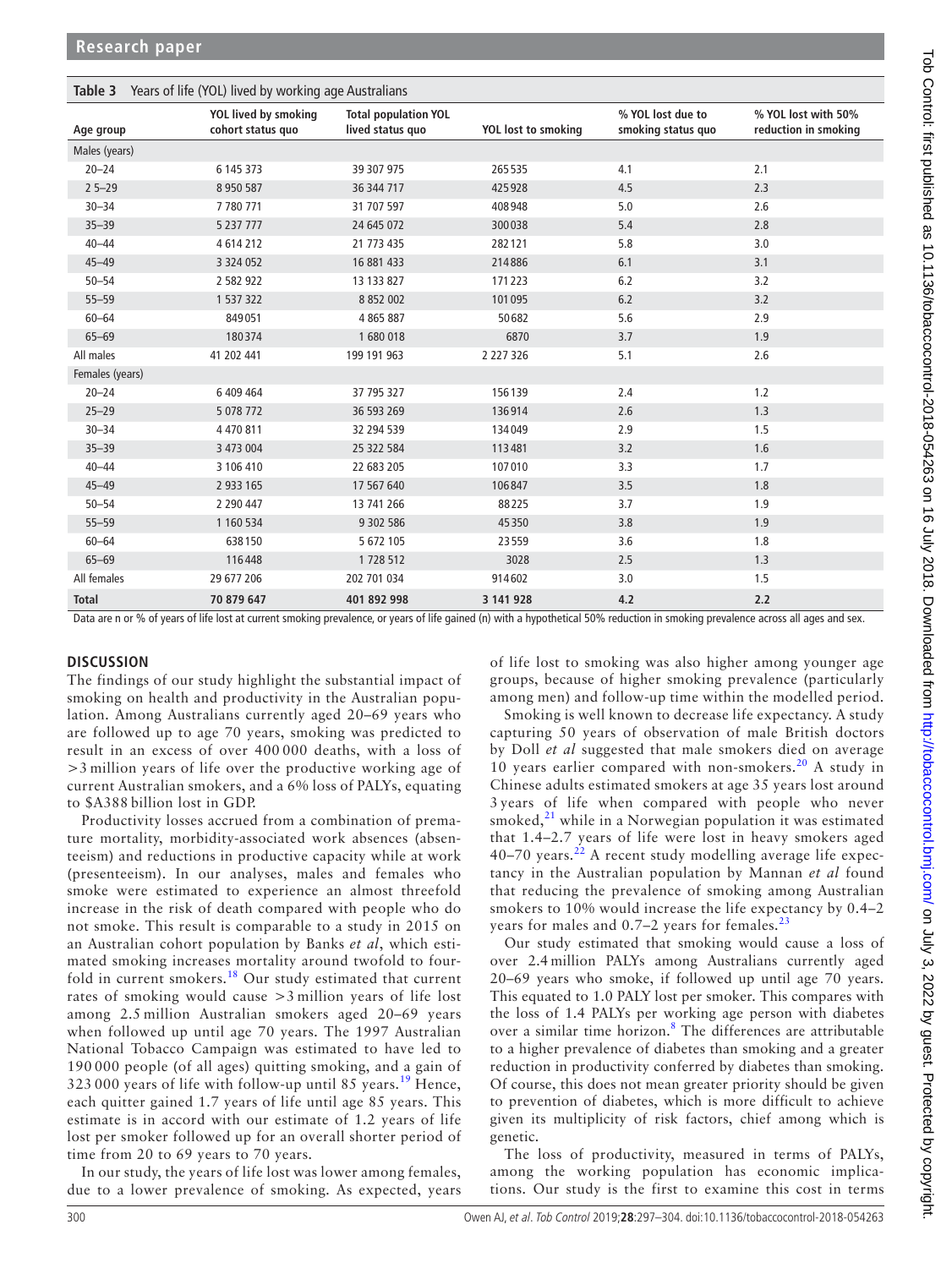### <span id="page-4-0"></span>**Table 4** The impact of smoking on QALYs

|                 | <b>QALYs smokers</b> |                   | QALYs lost to | QALYs lost per<br>smoker |              | QALYs gained with 50%<br>reduction in smoking |
|-----------------|----------------------|-------------------|---------------|--------------------------|--------------|-----------------------------------------------|
| Age group       | status quo           | QALYs non-smokers | smoking       |                          | % QALYs lost | prevalence                                    |
| Males (years)   |                      |                   |               |                          |              |                                               |
| $20 - 24$       | 5 1 5 1 0 3 1        | 29 339 229        | 520753        | 3.8                      | 9.2          | 260377                                        |
| $25 - 29$       | 7 453 501            | 24 098 836        | 795094        | 3.5                      | 9.6          | 397547                                        |
| $30 - 34$       | 6 444 321            | 20 939 735        | 722970        | 3.2                      | 10.1         | 361485                                        |
| $35 - 39$       | 4 306 803            | 16 868 553        | 506589        | 2.9                      | 10.5         | 253294                                        |
| $40 - 44$       | 3 755 848            | 14 774 434        | 459993        | 2.5                      | 10.9         | 229997                                        |
| $45 - 49$       | 2 682 939            | 11 578 168        | 339357        | 2.1                      | 11.2         | 169679                                        |
| $50 - 54$       | 2 083 241            | 8 9 9 2 2 2 9     | 264037        | 1.7                      | 11.2         | 132018                                        |
| $55 - 59$       | 1 238 278            | 6 211 331         | 153000        | 1.2                      | 11.0         | 76500                                         |
| $60 - 64$       | 681784               | 3 3 8 2 5 5 4     | 75875         | 0.7                      | 10.0         | 37938                                         |
| $65 - 69$       | 144119               | 1 246 204         | 11481         | 0.2                      | 7.4          | 5741                                          |
| All males       | 33 941 864           | 137 431 273       | 3 849 150     | 2.4                      | 10.2         | 1 924 575                                     |
| Females (years) |                      |                   |               |                          |              |                                               |
| $20 - 24$       | 5 3 6 7 1 3 5        | 27 756 781        | 439301        | 3.1                      | 7.6          | 219651                                        |
| $25 - 29$       | 4 2 2 5 5 1 1        | 27 713 660        | 361132        | 2.9                      | 7.9          | 180566                                        |
| $30 - 34$       | 3 699 805            | 24 341 905        | 328808        | 2.6                      | 8.2          | 164404                                        |
| $35 - 39$       | 2 853 714            | 18 985 742        | 262688        | 2.4                      | 8.4          | 131344                                        |
| $40 - 44$       | 2 527 472            | 16 852 454        | 238764        | 2.0                      | 8.6          | 119382                                        |
| $45 - 49$       | 2 3 6 7 1 1 4        | 12 496 402        | 228757        | 1.7                      | 8.8          | 114378                                        |
| $50 - 54$       | 1 847 075            | 9757885           | 179925        | 1.3                      | 8.9          | 89963                                         |
| $55 - 59$       | 934645               | 6 913 003         | 89209         | 0.9                      | 8.7          | 44605                                         |
| $60 - 64$       | 512375               | 4 2 3 8 6 7 1     | 44796         | 0.5                      | 8.0          | 22398                                         |
| $65 - 69$       | 93042                | 1 339 625         | 6242          | 0.2                      | 6.3          | 3121                                          |
| All females     | 24 427 888           | 150 396 127       | 2 179 623     | 2.3                      | 8.2          | 1 089 812                                     |
| <b>Total</b>    | 58 369 753           | 287 827 400       | 6 0 28 7 73   | 2.4                      | 9.4          | 3 0 1 4 3 8 6                                 |

Data are n or % of QALY lost at current smoking prevalence, or potential QALY gained (n) with a hypothetical 50% reduction in smoking prevalence across all ages and sex. QALY, quality-adjusted life years.

of PALYs, but previous studies have estimated the cost of productivity loss due to smoking via other means. In a study on the Australian population by Collins and Lapsley, it was estimated that smoking caused a loss of \$A4.9 billion due to presenteeism (0.5% of GDP) and \$A779 million due to absenteeism (0.08% of GDP) in the single financial year of 2004/2005.[6](#page-6-5) In 2000, Lightwood *et al* reported that the total economic costs of smoking, including productivity losses, amounted to  $2.1\% - 3.4\%$  of GDP in Australia.<sup>[24](#page-7-9)</sup> A study in Thailand reported that the economic burden of smoking was 0.8% of country GDP, while the revenue from tobacco industry only contributed to  $0.5\%$  of the total GDP.<sup>[25](#page-7-10)</sup> The results of our study are not directly comparable to those of other studies because of the differences in evaluation time horizons, which varied from 1 to 50 years in our study (depending on the age of the smokers), and which for other studies was limited to a single year. We had also adopted a simple 'top-down' approach to allocating total GDP to EFT worker. Nonetheless, our conclusion is the same as that of the other studies; that smoking imposes a large economic burden on productivity.

It is therefore clear that prevention of smoking is important from an economic standpoint. The high indirect costs of smoking suggest that it would be better for policy makers to consider the amount of money spent on prevention strategies as an 'investment' rather than as an 'expenditure'.

Our study did not address the issue of smoking cessation. Rather, it sought to provide a conceptual illustration of the productivity losses due to smoking by assuming hypothetically that it did not exist, that is, smoking was not taken up in the first place. It should be acknowledged that this is a hypothetical scenario, and in reality, smoking cessation interventions as well as interventions or policy settings dissuading smoking uptake, would be required to aim for the productivity gains modelled herein, even those projected from more modest reductions in smoking prevalence. Smoking cessation is beneficial to productivity. A recent study in Japan suggested that smoking cessation improved productivity at work, with the productivity and associated costs of former smokers being similar to those who never smoked. $26$  This finding is supported by the findings of Baker *et al*, who found no significant difference between former and never smokers in term of productivity loss in China, the US and Europe. $27$  A 19-year follow-up study among males in Finland by Kiiskinen *et al* also stated that quitting smoking could avert almost 60% of losses due to the direct and indirect costs of smoking.[28](#page-7-13)

Our study is the first to examine the impact of smoking on productivity in terms of PALYs, a novel and informative measure. Our method uses readily available data to estimate the macroeconomic productivity impact of smoking in a methodologically accessible manner, which could be applied in a variety of other country settings or risk/disease burdens. Further research using PALYs provides the opportunity to compare the effects of different tobacco control measures across various age, sex and employment settings, which can inform the targeting of interventions. In addition, application of this method across countries would provide a greater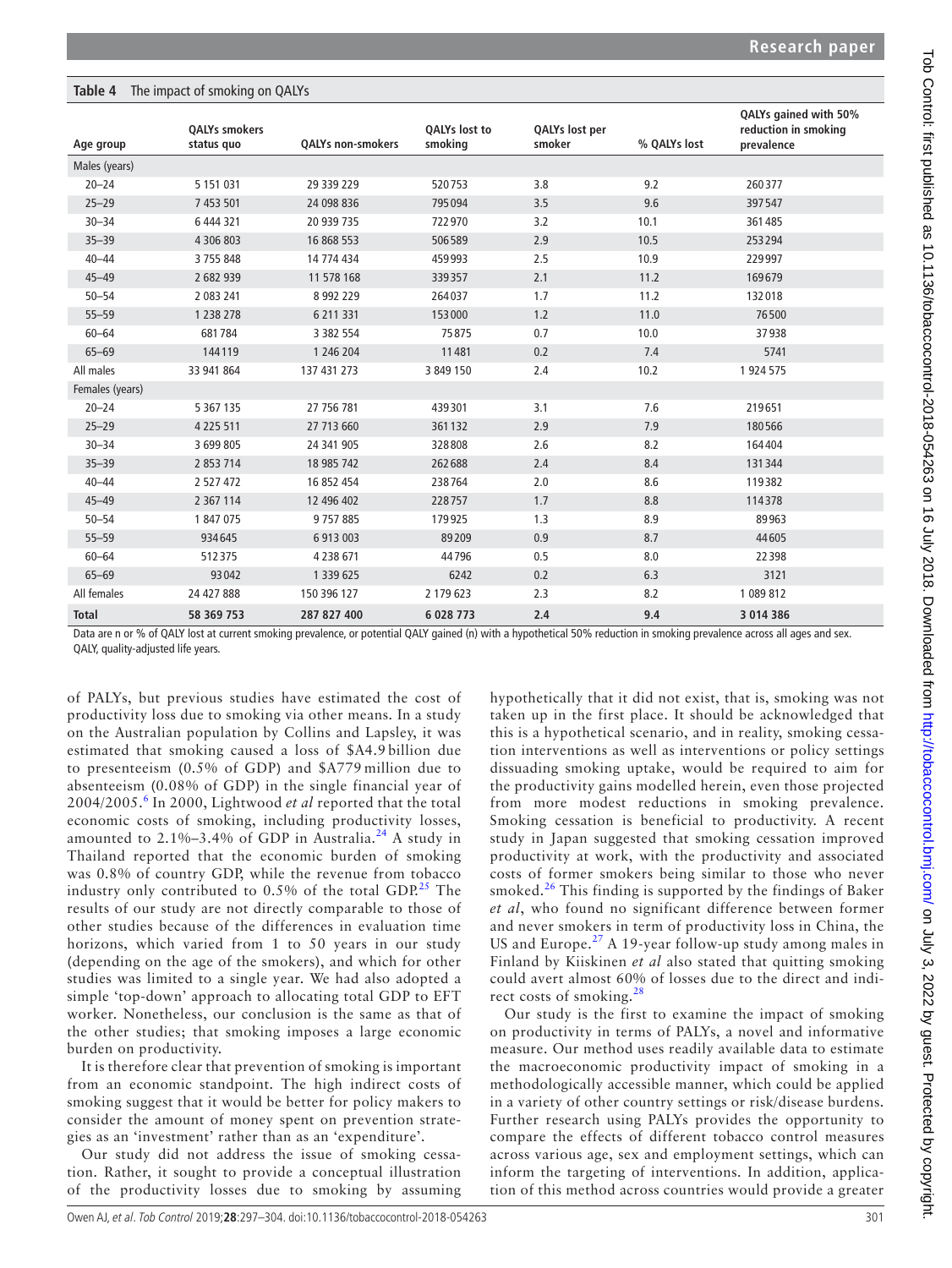### <span id="page-5-1"></span>**Table 5** The impact of smoking on PALYs in Australian adults over working life

| Age group     | PALYs smokers status<br>quo | <b>PALYs non-smokers</b> | <b>PALYs</b> lost to<br>smoking | % PALYs lost | PALYs lost per<br>smoker | PALYs gained with 50%<br>reduction in smoking<br>prevalence |
|---------------|-----------------------------|--------------------------|---------------------------------|--------------|--------------------------|-------------------------------------------------------------|
| Males (years) |                             |                          |                                 |              |                          |                                                             |
| $20 - 24$     | 4 067 800                   | 22 322 890               | 247604                          | 5.7          | 1.8                      | 123802                                                      |
| $25 - 29$     | 5 995 490                   | 18 629 334               | 380994                          | 6.0          | 1.7                      | 190497                                                      |
| $30 - 34$     | 5 130 166                   | 15 999 475               | 346165                          | 6.3          | 1.5                      | 173082                                                      |
| $35 - 39$     | 3 3 6 5 5 1 5               | 12 634 406               | 239675                          | 6.6          | 1.4                      | 119838                                                      |
| $40 - 44$     | 2 834 059                   | 10 672 183               | 211217                          | 6.9          | 1.2                      | 105609                                                      |
| $45 - 49$     | 1 922 042                   | 7 935 712                | 149449                          | 7.2          | 0.9                      | 74724                                                       |
| $50 - 54$     | 1 373 426                   | 5 680 150                | 109286                          | 7.4          | 0.7                      | 54643                                                       |
| $55 - 59$     | 711179                      | 3 433 953                | 57992                           | 7.5          | 0.4                      | 28996                                                       |
| $60 - 64$     | 324373                      | 1 564 574                | 26076                           | 7.4          | 0.2                      | 13038                                                       |
| $65 - 69$     | 56387                       | 481685                   | 3756                            | 6.2          | 0.1                      | 1878                                                        |
| All males     | 25 780 437                  | 99 354 362               | 1 772 214                       | 6.4          | 1.1                      | 886107                                                      |
| Females       |                             |                          |                                 |              |                          |                                                             |
| $20 - 24$     | 3 040 226                   | 15 221 816               | 144023                          | 4.5          | 1.0                      | 72012                                                       |
| $25 - 29$     | 2 401 996                   | 15 231 600               | 118851                          | 4.7          | 1.0                      | 59426                                                       |
| $30 - 34$     | 2 076 982                   | 13 205 345               | 108518                          | 5.0          | 0.9                      | 54259                                                       |
| $35 - 39$     | 1579019                     | 10 145 572               | 86319                           | 5.2          | 0.8                      | 43160                                                       |
| $40 - 44$     | 1 376 353                   | 8 8 5 3 3 2 2            | 77198                           | 5.3          | 0.7                      | 38599                                                       |
| $45 - 49$     | 1 246 144                   | 6 346 512                | 72214                           | 5.5          | 0.5                      | 36107                                                       |
| $50 - 54$     | 901028                      | 4 601 493                | 54838                           | 5.7          | 0.4                      | 27419                                                       |
| $55 - 59$     | 404381                      | 2 905 416                | 25928                           | 6.0          | 0.3                      | 12964                                                       |
| $60 - 64$     | 199767                      | 1619124                  | 13065                           | 6.1          | 0.2                      | 6533                                                        |
| $65 - 69$     | 36453                       | 518505                   | 1975                            | 5.1          | 0.0                      | 988                                                         |
| All females   | 13 262 349                  | 78 650 706               | 702931                          | 5.0          | 0.7                      | 351465                                                      |
| <b>Total</b>  | 39 042 786                  | 178 005 069              | 2 475 144                       | 6.0          | 1.0                      | 1 237 572                                                   |

Data are n or % of PALYs of life lost at current smoking prevalence, or potential PALY gained (n) with a hypothetical 50% reduction in smoking prevalence across all ages and sex.

PALY, productivity-adjusted life years.

understanding of the regional and global indirect costs of smoking, and the potential productivity gains from tobacco control. Quantifying burden of disease in terms of PALYs can inform resource allocation and decision making for public and workplace health strategies, and may assist in leveraging employer engagement with tobacco control programmes.

PALYs are like QALYs because they 'penalise' time spent alive by people affected by a disease or condition, and do so in the same manner—by proportionally adjusting time according to the relative extent to which productivity (PALYs) or quality of life (QALYs) is affected by that disease

<span id="page-5-0"></span>

| <b>Table 6</b> Effect of proportional reductions in smoking prevalence on |
|---------------------------------------------------------------------------|
| working lifetime national productive capacity among the Australian        |
| adult population of 2015                                                  |

| <b>Smoking</b><br>prevalence<br>reduction (%) | <b>Deaths</b><br>averted | QALYs<br>qained | <b>PALYs gained</b> | <b>Value of PALY</b><br>gain<br>(\$A billion) |
|-----------------------------------------------|--------------------------|-----------------|---------------------|-----------------------------------------------|
| 10 <sub>l</sub>                               | 40 644                   | 602877          | 247514              | 38.8                                          |
| $25\downarrow$                                | 101 635                  | 1 507 193       | 618786              | 97.0                                          |
| 50 L                                          | 203 269                  | 3 014 386       | 1 237 572           | 193.9                                         |
| 75↓                                           | 304 904                  | 4521580         | 1856358             | 290.9                                         |
| $90\downarrow$                                | 365 884                  | 5 425 896       | 2 2 2 7 6 3 0       | 349.0                                         |

Data are n or value (\$A of productivity gain) across a variety of hypothetical reductions in smoking prevalence (assumed to occur across all age groups and in both sexes).

PALY, productivity-adjusted life years; QALY, quality-adjusted life years.

or condition. QALYs have limitations that stem from their attempting to quantify the highly subjective nature of quality of life and how much people value it,<sup>29–31</sup> but despite these limitations, they remain important measures of burden of disease that help inform healthcare planning. Furthermore, healthcare decision making does not rely on QALYs alone; many other factors need to be taken into consideration. As discussed, we feel that the impact of ill health on productivity should be among these factors, and PALYs offer a convenient method for measuring this. One advantage that PALYs have over QALYs is that the measurement and concept of productivity loss is much more objective than the the measurement and concept of quality of life.

Several limitations of our study warrant mention. First, our analyses did not take into account healthcare costs devoted to managing smoking-related ill health, which were estimated to be \$A318 million in the year 2004/2005 (offset for savings accrued through premature mortality).<sup>[6](#page-6-5)</sup> Furthermore, potential gains from reductions in passive smoking-related mortality and morbidity, and productivity losses associated with family members caring for those with disabling smoking-related morbidity were also excluded. On the other hand, we did not consider the economic activity associated with production and sale of tobacco products, all of which contribute to GDP, nor government revenue generated from tobacco taxes.

Second, life table modelling is a simple and commonly used tool used in epidemiological and demographical studies, but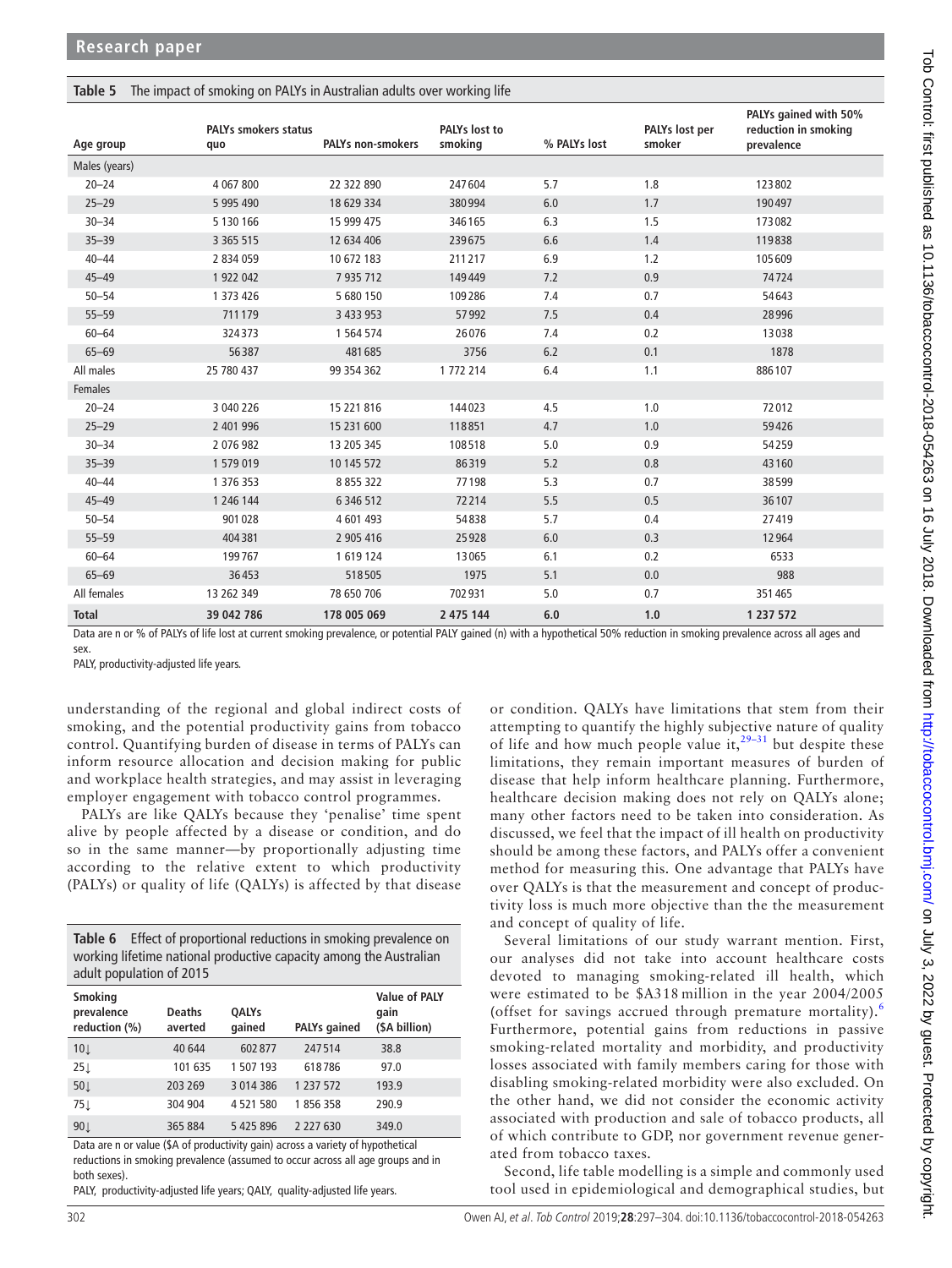has established limitations. It was assumed that age-specific mortality did not change over time (this is a well-known limitation called the 'life table assumption'). However, as the relative impact of smoking is unlikely to change substantially, and the life table assumption was applied to both smokers and non-smokers, this would not have significantly impacted the conclusion that smoking imposes a significant burden on health and productivity. The third limitation stemmed from the assumption that there was no uptake nor cessation of smoking over time within the modelled scenarios. Furthermore, the utility values and productivity indices used in this study were potentially imprecise, as they were not stratified for type of work. The impact of smoking on productivity is likely to differ across different types of jobs, and socioeconomic status. Similarly, assessment of the quality of life differences between smokers and non-smokers (from which QALYs are calculated) can vary by instrument,  $32$ and is also potentially confounded by socioeconomic factors such as educational attainment, household income and occupation.[33](#page-7-16) We could not account for the duration of smoking among smokers, nor any socioeconomic differences between smokers and non-smokers, and other factors that may confound the association between smoking and utilities and productivity indices.

Fourth, like QALYs, PALYs are imprecise because they attempt to measure entities that are difficult to measure. Nevertheless, even with highly conservative assumptions regarding the effect of smoking on productivity among individuals, the collective impact is large. And perhaps the imperfections of PALYs will help stir debate, as QALYs initially did 40 years ago,  $34$  which in turn will progress the science, economics, art and politics of health-related productivity.

Lastly, in terms of estimating impact on GDP, the present study assumed that all individuals and jobs contributed equally to GDP, which is not the case, and we assumed throughout the simulated follow-up, GDP would be stable, rather than increase. This last assumption would have led to an underestimation of the economic impact of smoking.

The findings of our study provide an important and novel assessment of the burden of smoking on the Australian population. They highlight the importance of preventing smoking, strategies for which, if effective, are very likely to be cost-ef-fective, and possibly even cost-saving, in the long term.<sup>[35](#page-7-18)</sup> This issue is even more telling for populations within which the prevalence of smoking is very high, and those low-income and middle-income countries for whom the burden of productivity loss may be considerable, such as Indonesia, a close neighbour to Australia, for which smoking prevalence rates among men is as high as  $65\%$ .<sup>36</sup> Future studies may also consider the type of jobs in the 'working' population when calculating productivity loss, as prevalence rates of smoking, and salaries/GDP per worker may differ, and smoking has been shown to be socioeconomically patterned.<sup>[37](#page-7-20)</sup>

### **Conclusion**

Smoking imposes a very significant burden on the larger economy of Australia, despite that it is a country with a relatively low prevalence of smoking. Potential productivity gains for Australia with expansion of tobacco control measures are compelling. The likely economic benefits arising from productivity gains mean that greater investment in reducing the uptake of smoking is warranted.

### **What this paper adds**

- ► Direct healthcare costs attributable to smoking are only a proportion of the economic burden imposed by tobacco.
- ► This study uses the novel concept of 'productivity-adjusted life years' (PALYs) to estimate the macroeconomic costs of smoking, and potential gains from smoking cessation.
- ► Following the current Australian smoking population to the age of 70 years, 2.4million PALYs would be lost to smoking.
- ► Assuming that each PALY in Australia is equivalent to \$A157 000 (gross domestic product per equivalent full-time worker in 2016), the economic impact of lost productivity over the working lifetime of current Australian smokers would amount to \$A388 billion.

**Contributors** AJO had the primary responsibility for writing this paper, in collaboration with SBM. All authors (AJO, SBM, EZ, DL) contributed to development and design of the model, interpretation of the results and review and comment on drafts of the paper. DL designed and supervised the study.

**Funding** The authors have not declared a specific grant for this research from any funding agency in the public, commercial or not-for-profit sectors.

**Competing interests** None declared.

**Patient consent** Not required.

**Ethics approval** This study was approved by the Monash University Human Research Ethics Committee (ref# 8895) as a low-risk project.

**Provenance and peer review** Not commissioned; externally peer reviewed.

**Data sharing statement** All data have been obtained from publicly available sources.

**Open access** This is an open access article distributed in accordance with the Creative Commons Attribution Non Commercial (CC BY-NC 4.0) license, which permits others to distribute, remix, adapt, build upon this work non-commercially, and license their derivative works on different terms, provided the original work is properly cited, appropriate credit is given, any changes made indicated, and the use is non-commercial. See: [http://creativecommons.org/licenses/by-nc/4.0/.](http://creativecommons.org/licenses/by-nc/4.0/)

### **References**

- <span id="page-6-0"></span>1 Forouzanfar MH, Alexander L, Anderson HR, et al. Global, regional, and national comparative risk assessment of 79 behavioural, environmental and occupational, and metabolic risks or clusters of risks in 188 countries, 1990-2013: a systematic analysis for the Global Burden of Disease Study 2013. [Lancet](http://dx.doi.org/10.1016/S0140-6736(15)00128-2) 2015;386:2287–323.
- <span id="page-6-1"></span>2 Intergovernmental Committee on Drugs. National Tobacco Strategy 2012-18. Canberra, Australia, 2013.
- <span id="page-6-2"></span>3 Ng M, Freeman MK, Fleming TD, et al. Smoking prevalence and cigarette consumption in 187 countries, 1980-2012. [JAMA](http://dx.doi.org/10.1001/jama.2013.284692) 2014;311:183–92.
- <span id="page-6-3"></span>4 Australia's Health. Australian Institute of Health and Welfare (AIHW). 2016. [https://](https://www.aihw.gov.au/getmedia/9d29c844-57b0-4d68-808b-2dfd13aec28c/ah16-4-7-tobacco-smoking.pdf.aspx) [www.aihw.gov.au/getmedia/9d29c844-57b0-4d68-808b-2dfd13aec28c/ah16-4-7](https://www.aihw.gov.au/getmedia/9d29c844-57b0-4d68-808b-2dfd13aec28c/ah16-4-7-tobacco-smoking.pdf.aspx) [tobacco-smoking.pdf.aspx](https://www.aihw.gov.au/getmedia/9d29c844-57b0-4d68-808b-2dfd13aec28c/ah16-4-7-tobacco-smoking.pdf.aspx)
- <span id="page-6-4"></span>5 Goodchild M, Nargis N, Tursan d'Espaignet E. Global economic cost of smoking-attributable diseases. [Tob Control](http://dx.doi.org/10.1136/tobaccocontrol-2016-053305) 2018;27:58-64.
- <span id="page-6-5"></span>6 Collins DJ, Lapsley HM. The costs of tobacco, alcohol & illicit drug abuse to Australian society in 2004/05: Commonwealth of Australia, 2008. [http://www.](http://www.nationaldrugstrategy.gov.au/internet/drugstrategy/publishing.nsf/Content/mono66/$File/mono66.pdf) [nationaldrugstrategy.gov.au/internet/drugstrategy/publishing.nsf/Content/mono66/\\$](http://www.nationaldrugstrategy.gov.au/internet/drugstrategy/publishing.nsf/Content/mono66/$File/mono66.pdf) [File/mono66.pdf](http://www.nationaldrugstrategy.gov.au/internet/drugstrategy/publishing.nsf/Content/mono66/$File/mono66.pdf).
- <span id="page-6-6"></span>7 Ahmad S. Increasing excise taxes on cigarettes in California: a dynamic simulation of health and economic impacts. [Prev Med](http://dx.doi.org/10.1016/j.ypmed.2004.10.024) 2005;41:276-83.
- <span id="page-6-7"></span>8 Magliano DJ, Martin VJ, Owen AJ, et al. The productivity burden of diabetes at a population level. [Diabetes Care](http://dx.doi.org/10.2337/dc17-2138) 2018;41:979–84.
- <span id="page-6-8"></span>9 Briggs A, Sculpher M, Claxton K. Decision modelling for health economic evaluation. Oxford, UK: Oxford University Press, 2006.
- <span id="page-6-10"></span>10 Jia H, Lubetkin EI. Trends in quality-adjusted life-years lost contributed by smoking and obesity. [Am J Prev Med](http://dx.doi.org/10.1016/j.amepre.2009.09.043) 2010;38:138-44.
- <span id="page-6-11"></span>11 Bunn WB, Stave GM, Downs KE, et al. Effect of smoking status on productivity loss. J [Occup Environ Med](http://dx.doi.org/10.1097/01.jom.0000243406.08419.74) 2006;48:1099–108.
- <span id="page-6-12"></span>12 Australian Institute of Health and Welfare. Australian Institute of Health and Welfare General record of incidence of mortality books: , ed. Canberra, Australia, 2015.
- <span id="page-6-9"></span>13 Australian Bureau of Statistics. National Health Survey: first results, Australia 2014-15. 2017:30–2 <http://www.abs.gov.au/ausstats/abs@.nsf/mf/4364.0.55.001>
- <span id="page-6-13"></span>14 Peto R, Lopez AD, Boreham J, et al. Mortality from Smoking in Developed Countries 1950−2000. <http://www.deathsfromsmoking.net/2006>